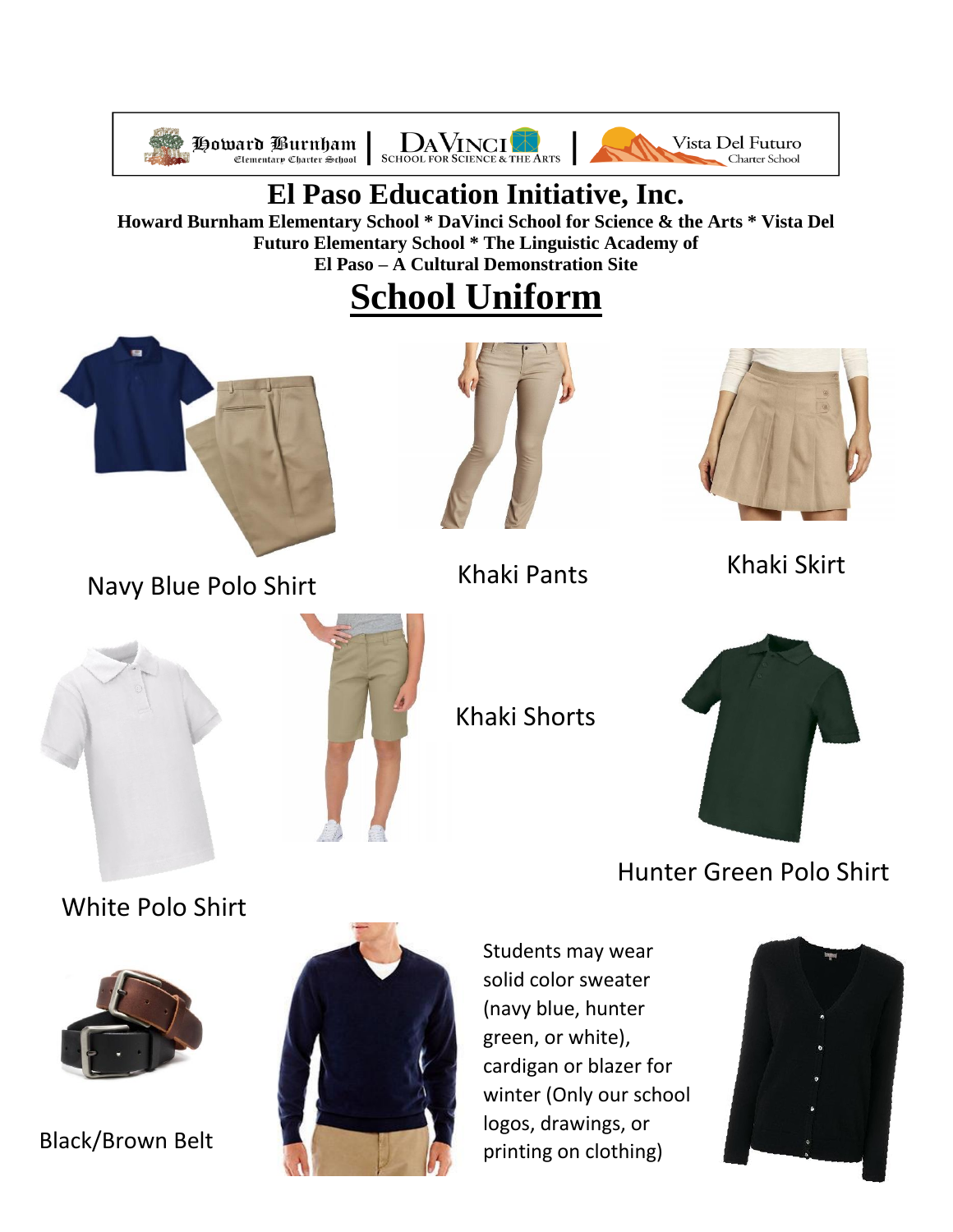#### **El Paso Education Initiative, Inc.**

**Howard Burnham Elementary School \* DaVinci School for Science & the Arts \* Vista Del Futuro Elementary School \* The Linguistic Academy of El Paso – A Cultural Demonstration Site**

# **School Uniform**

*Where to Buy:*

- Walmart
- Old Navy
- JC Penny
- GAP
- Target
- Store of your choice

\* If you have any questions, please feel free to call the school office at 915-584-4024.

\* School Uniform is required daily.